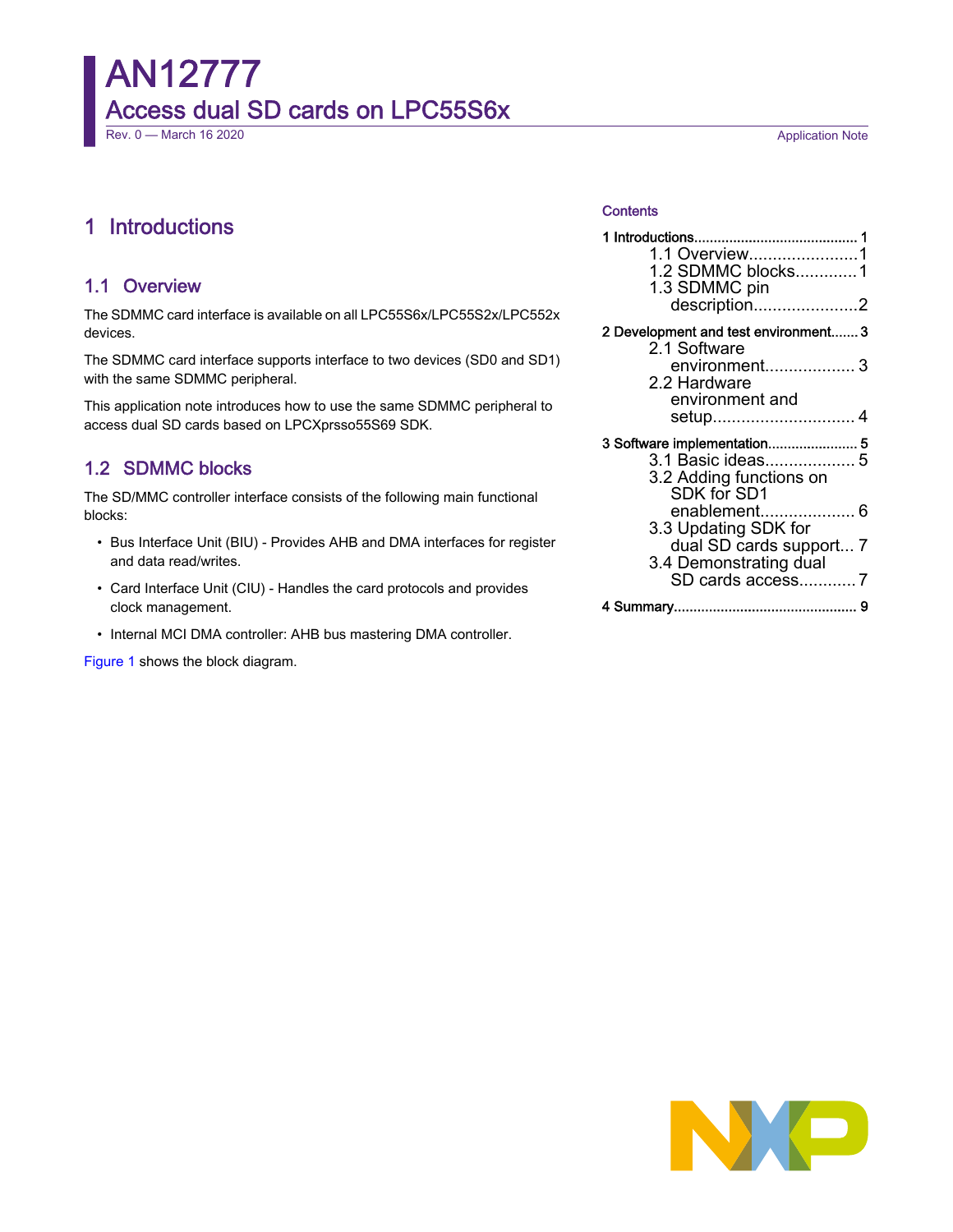<span id="page-1-0"></span>

## 1.3 SDMMC pin description

Table 1 describes the available pins functions of SDMMC interface. Generally, SDn\_CLK, SDn\_CARD\_DET\_N, SDn\_CMD, and SDn\_D (n= 0, 1) pins are required to interface to a device and others are optional.

> SD0 D supports up to 8-bit data and SD1 D supports up to 4 bits. Both support 1-bit mode. NOTE

# Table 1. SDMMC pin description

| <b>Pin function</b>            | <b>Type</b> | <b>Description</b>                                                             |
|--------------------------------|-------------|--------------------------------------------------------------------------------|
| SDO CLK, SD1 CLK               | O           | SD/SDIO/MMC clock                                                              |
| SDO CARD DET N, SD1 CARD DET N |             | SDIO card detect for signal slot.<br>0 indicates that there is a card.         |
| SDO WR PRT                     |             | SDIO card writes protect<br>1 indicates that the write operation is protected. |
| SD0 CMD, SD1 CMD               | O/I         | Command input/output                                                           |
| SD0 D[7:0], SD1 D[3:0]         | O/I         | Data input/output for data lines DAT [7:0]                                     |
| SDO POW EN, SD1 POW EN         | O           | SD/SDIO/MMC slot power enabled                                                 |
| SD1 BACKEND PWR                | O           | Back-end power supply for embedded device                                      |

Table continues on the next page...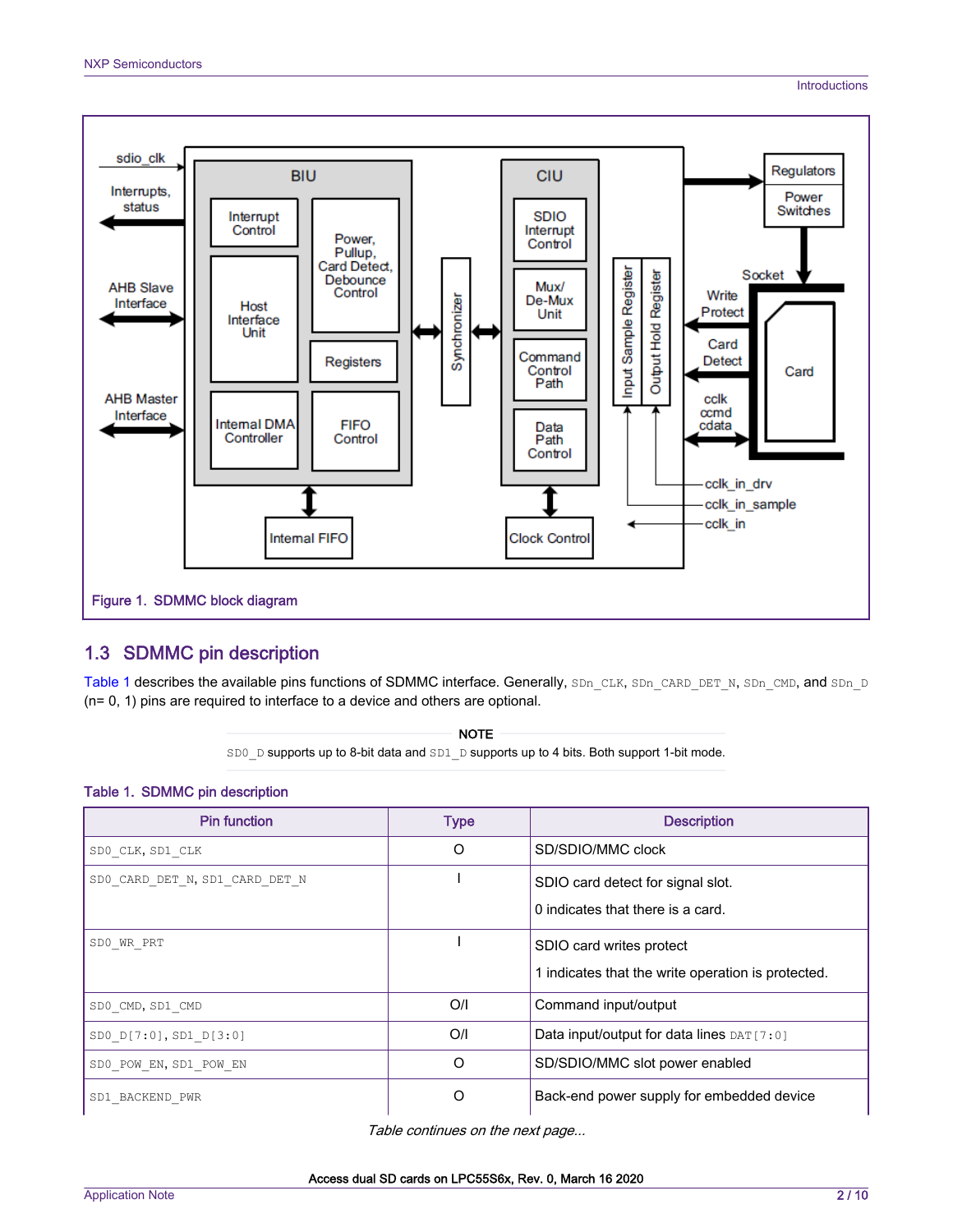<span id="page-2-0"></span>Table 1. SDMMC pin description (continued)

| <b>Pin function</b>            | Type | <b>Description</b>                                                                                                                                                                                                                                               |  |
|--------------------------------|------|------------------------------------------------------------------------------------------------------------------------------------------------------------------------------------------------------------------------------------------------------------------|--|
|                                |      | It controls back-end power supply for one embedded<br>device. This bit does not control the VDDH of the host<br>controller. A register bit enables the software<br>programming. The value on this register controls to<br>switch on and off the embedded device. |  |
| SDO CARD INT N, SD1 CARD INT N |      | Card interrupt line<br>This plan is used to indicate a card interrupt, which is<br>sampled even when the closk to the card is switched<br>off. It is connected to the eSDIO card interrupt line and<br>defined only for eSDIO.                                   |  |

The SDMMC pins can be configured by I/O control registers (IOCON) like other peripherals. The pin settings for SD0 CLK, SD0 CMD, SD0 Dn, SD1 CLK, SD1 CMD, and SD1 Dn are suggested as Table 2.

| <b>IOCON bit(s)</b> | <b>Type D pin</b>                                             | <b>Type A pin</b>                                                                      |
|---------------------|---------------------------------------------------------------|----------------------------------------------------------------------------------------|
| 10                  | Not used, set to 0.                                           | Analog switch is open (disabled). Set to 0.                                            |
| 9                   | Controls open-drain mode. Set to 0                            | Same as Type D.                                                                        |
| 8                   | DIGIMODE: Set to 1.                                           | Same as Type D.                                                                        |
| 7                   | INVERT: Set to 0                                              | Same as Type D.                                                                        |
| 6                   | SLEW: Set to 1                                                | Same as Type D.                                                                        |
| 5:4                 | Mode: Set to 0                                                | Same as Type D.                                                                        |
| 3:0                 | FUNC: Must slect the correct function for<br>this peripheral. | Same as Type D.                                                                        |
| General comment     | A good choice for SDIO functions.                             | A potential choice. The performance may be<br>reduced by absence of the SLEW function. |

#### Table 2. SDMMC suggested pin settings

**NOTE** 

The pin function in [Table 1](#page-1-0) are configured by the value of bit 3:0 (FUNC field) in IOCON in Table 2. For the details, refer to the tables in IOCON pin functions in relation to FUNC values of LPC55S6x/LPC55S2x/LPC552x User manual (document [UM11126](https://www.nxp.com/webapp/sps/download/preDownload.jsp?render=true)).

# 2 Development and test environment

To show the feature of dual SD cards support, the software and hardware environments are built as below.

## 2.1 Software environment

- LPCXpresso55S69 SDK with middleware of SDMMC support (v2.63)
- KEIL MDK v5.27
- A serial terminal program (e.g. PuTTY) with the settings:  $115200 + 8 + N + 1$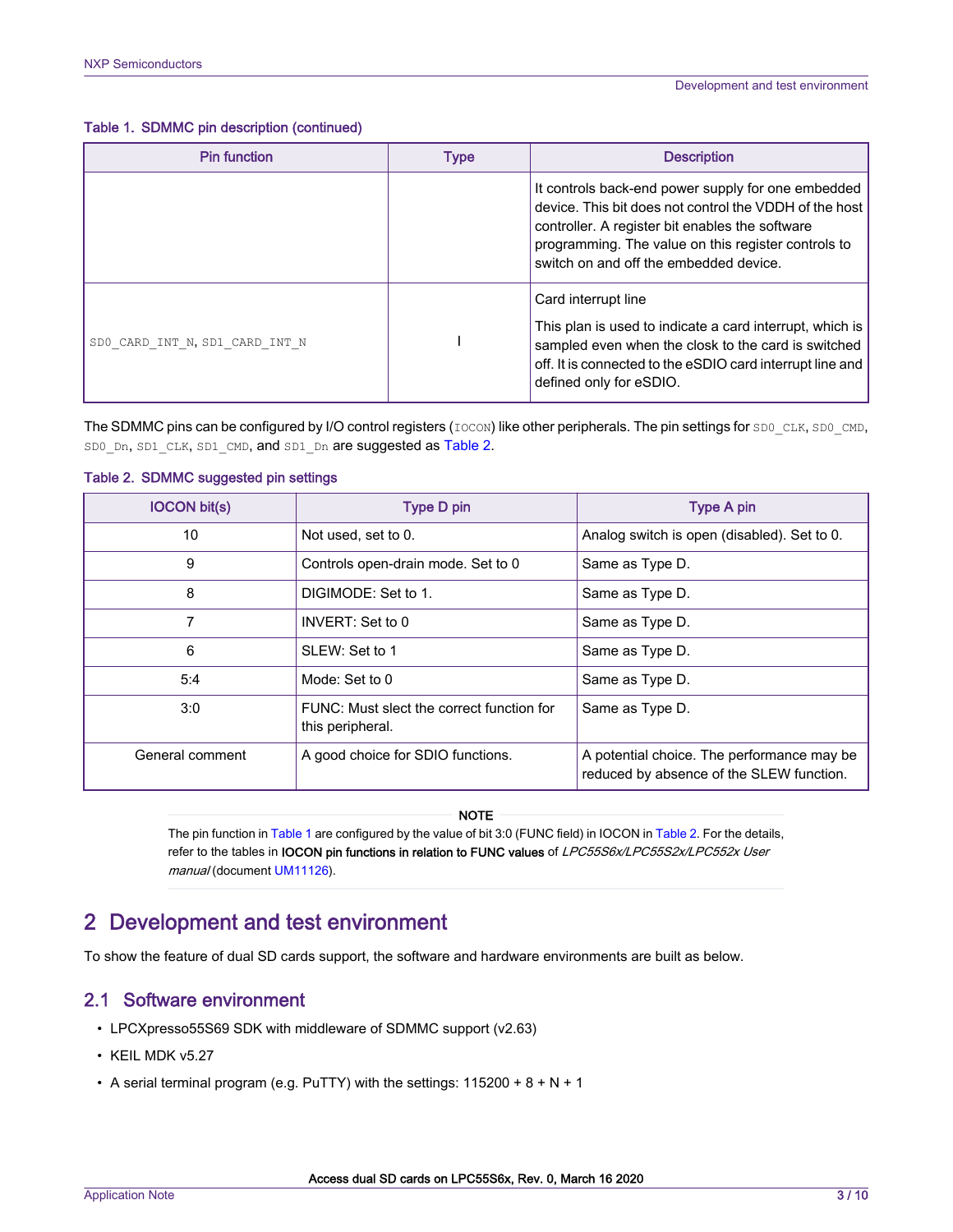## <span id="page-3-0"></span>2.2 Hardware environment and setup

- LPCXpresso55S69 EVK board Rev2.0
- Two SD cards
- Oone more board to support SD card with a card slot
- Personal computer
- Micro USB cable and some jump wires

The LPCXpresso55S69 EVK board is designed to support one SD card with one SD card slot connected to the SD0 pins. And it reserves the pins related to SD1 on Arduino header for connecting to another SD card. Figure 2 shows the screenshot of the schematic and the related pins are highlighted in yellow.



To drive a SD card on another board with SD1 pins, power and ground should be shared as well. They are also reserved on an Arduino header of LPCXPrsso55S69 EVK, as shown in Figure 3, highlighted in yellow.



[Figure 4](#page-4-0) shows the screenshot of photo for actual SD1 connections on Arduino header on LPCXprsso55S69 EVK. With the jump wires, it is easy to connect to another board with a SD card slot for another card access.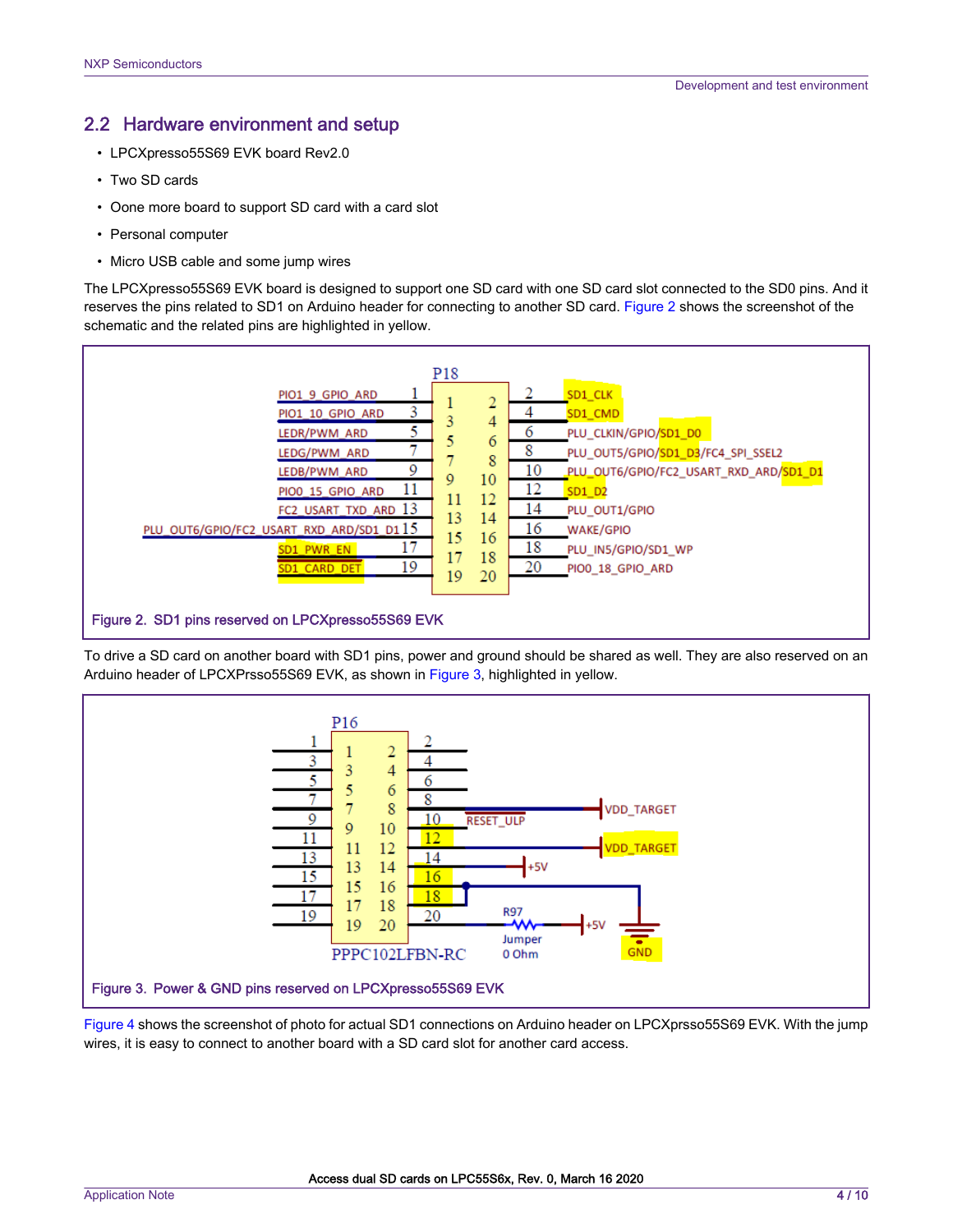<span id="page-4-0"></span>

# 3 Software implementation

## 3.1 Basic ideas

The implementation of software is based on LPCXpresso55S69 SDK. The basic ideas for the SW implementation are as follows.

One SDMMC controller is shared with two devices although there are two sets of independent pins for them. So the access process to both devices must be serial not be parallel. It indicates that one transaction on one device should start only after the other is completed. Otherwise, two transactions could interfere to each other. This key point gives the restriction to the software implementation. The developer of application program should mind it as well.

Therefore, to show the feature more simply and clearly, the transactions on dual SD cards are implemented with polling and blocking mode in the reference codes.

Additionally, the current SDK only presents the functions to one SD card (SD0). To be better compatible to the SDK, as possible, the new functions to support another SD card (SD1) are created in new files instead of modifying the exist functions and files. Thus, these new files containing new functions can be added in SDK without interfering the existed files.

Lastly, the SDMMC peripheral are shared as mentioned, but there still presents some different configurations for SD0 and SD1 in registers:

- PWREN register for power enabling.
- CLKENA register for clock enabling.
- CDETECT register for card detection.
- CTYPE register for switching card type between 1-bit, 4-bit and 8-bit modes.
- When sending commands, bits 20-16 of the CMD register must be programmed with 0 or 1 for SD0 or SD1 respectively.

The controlling to PWREN, CLKENA, CDETECT, and CTYPE registers have been implemented at HAL level in SDK. For the introductions of the registers, refer to LPC55S6x/LPC55S2x/LPC552x User manual (document [UM11126\)](https://www.nxp.com/webapp/sps/download/preDownload.jsp?render=true). In this software implementation for dual SD cards support, it is only required to call the APIs for SD1 support, e.g. SD1 initializations. However, sending a command to SD1 is not implemented in the transfer function of SDK. So it needs to add the transfer function of SD1. [Table 3](#page-5-0) describes related bit field of the CMD register.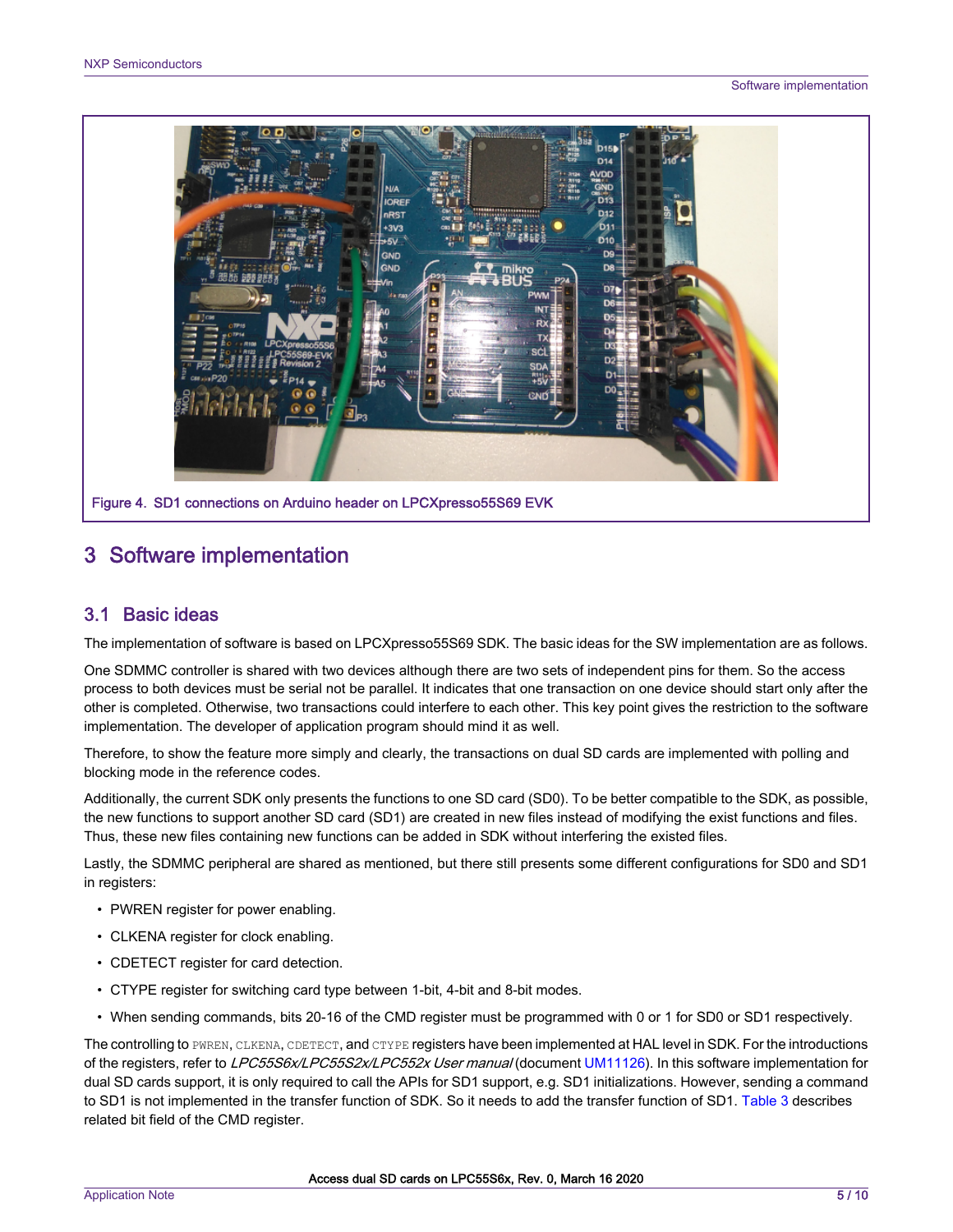<span id="page-5-0"></span>

|  | Table 3. Command field for SD0 or SD1 in CMD register |  |  |  |  |  |
|--|-------------------------------------------------------|--|--|--|--|--|
|--|-------------------------------------------------------|--|--|--|--|--|

| <b>But</b> | <b>Symbol</b> | Value  | <b>Description</b>                                                                         | <b>Reset value</b> |
|------------|---------------|--------|--------------------------------------------------------------------------------------------|--------------------|
| 20:16      | CARD NUMBER   | 0 or 1 | Specifies the card number of<br>SDCARD for which the current<br>Command us being executed. |                    |

The new functions for SD1 enablement are added based on the above different registers configurations for both SD card devices (SD0 and SD1).

## 3.2 Adding functions on SDK for SD1 enablement

This section will introduce the points of how to add functions for SD1 enablement based on the SW levels of SDMMC in SDK: HAL level, Host level, protocol level and board level. For more details, refer to AN12777SW.

#### 1. HAL level

HAL level of SDMMC interface in SDK is abstracted in the files of fsl\_sdif.c and fsl\_sdif.h, which contain the SDMMC registers settings.

As mentioned in [Basic ideas](#page-4-0), except for sending command to SD1 via CMD register, all other different registers configurations for SD0 and SD1 have been implemented in SDK. Table 4 lists the function APIs for SD1.

#### Table 4. APIs of SD1 HAL in SDK

| <b>Function name</b>     | <b>Description</b>                | <b>Remark</b>                 |
|--------------------------|-----------------------------------|-------------------------------|
| SDIF EnableCard1Clock()  | Enable/disable SD card1 clock     | Provided in fsl sdif.h        |
| SDIF EnableCard1Power()  | Enable/disable the SD card1 power | Provided in fsl sdif.h        |
| SDIF SetCard1BusWidth()  | Set SD card1 data bus width       | Provided in fsl sdif.c        |
| SDIF DetectCard1Insert() | Detect SD card1 insert status     | <b>Provided in</b> fsl sdif.h |

Create a function to send command to SD1 via CMD register. Refering to the existed function named SDIF\_SetCommandRegister() for SD0, the new function is named as SDIF1\_SetCommandRegister() where the SD1 is specified as the current card number (see Table 3 for the definition). The related code line is as shown in Figure 5. The highlighted in yellow is the settings of the bits.

```
//send command to sd card 1
base->CMD = cmdIndex | SDIF CMD CARD NUMBER(1) | SDIF CMD START CMD MASK;
Figure 5. Setting command field for SD0 or SD1 in CMD register
```
For more details, read the new file of  $f \text{sl}$  sdif1.c including all the new functions of HAL level.

#### 2. Host level

Host level classified to middleware is the port between SDMMC HAL and protocol level. The basic system operations are done in this level, e.g. transfer function, card detection and card power switching. The reference code in this level is referring to the file of fsl\_sdmmc\_host.c with polling and blocking mode under the path of \middleware\sdmmc\port\sdif \polling\.

A code line is added to specify the SD1 before transferring with blocking mode in the new transfer function for SD1 named SDMMC1HOST TransferFunction(). See the highlighted in yellow in [Figure 6](#page-6-0).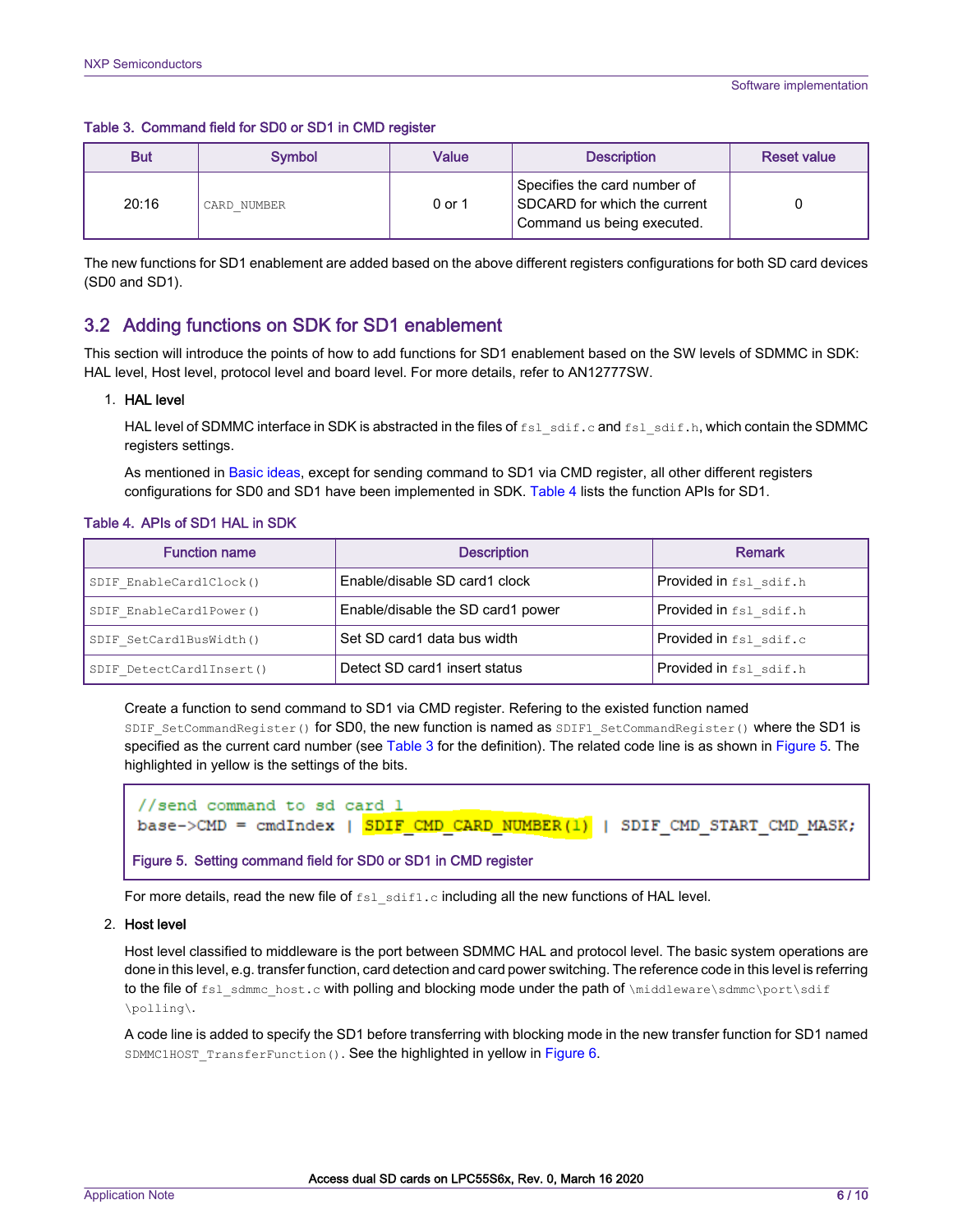```
content->command->flags |= SDIF CMD CARD NUMBER(1);//specify SD card 1
if (kStatus Success != SDIF TransferBlocking(base, &dmaConfig, content))
ł
    error = kStatus Fail;
٦
```
Figure 6. Setting Command field for SD0 or SD1 in CMD register

The function of SDMMCHOST\_DetectCard1InsertByHost() for SD1 card detection and SDMMCHOST\_PowerOnCard1()/ SDMMCHOST\_PowerOffCard1() for SD1 power switching are to call individually the API SDMMCHOST\_CARD1\_DETECT\_INSERT\_STATUS() and SDIF\_EnableCard1Power() which have been implemented in HAL level of SDK.

For more details, read the new file of  $f_{\text{S1}}$  sdmmc\_host1.c including all the new functions of Host level.

3. Protocol level

Protocol level classified to middleware implements the command protocol of SD card besides MMC and SDIO for being called by application program. Based on the different register configurations for SD0 and SD1 mentioned above, the new functions that need to be added for SD1 in this level are involved with SD1 initializations, SD1 clock & timing settings, SD1 power switching and SD1 detection which are implemented in a new file,  $fs1$  sd1.c. They just call the APIs in HAL and Host level introduced above. Please read the file of fsl sd1.c for the details.

Because plenty of SD card protocol functions in the file of  $fsl$  sd.c in SDK are defined as static. The new file of fsl sd1.c will be included at the end of line of the file of fsl sd.c in order to share the functions for reducing the code size. **NOTE** 

#### 4. Board level

It needs to configure SD1 related pins as well since SD1 has its independent pins from SD0. This could be done according to the suggested settings in and referring to the configurations on SD0 related pins in SDMMC examples of SDK.

## 3.3 Updating SDK for dual SD cards support

The created source code and project information files for dual SD cards support are provided in package. They are required to merge into the SDK for working. Perform as below to update SDK for dual SD cards support.

- Copy the files of  $fs1$  sdif1.c and  $fs1$  sdif1.h under  $\drivers\$  in the attached SW package to  $\derrow$ \LPC55S69\drivers\ in the LPCXpresso55S69 SDK package.
- Copy the files of fsl\_sd1.h and fsl\_sdmmc\_host1.h under \sdmmc\inc\ in the attached SW package to \middleware \sdmmc\inc\ in the LPCXpresso55S69 SDK package.
- Copy the files of fsl\_sdmmc\_host1.c under \sdmmc\port\sdif\polling\ in the attached SW package to \middleware \sdmmc\port\sdif\polling\ in the LPCXpresso55S69 SDK package.
- Copy the file of  $fs1$  sd1.c under \sdmmc\src in the attached SW package to \middleware\sdmmc\src\ in the LPCXpresso55S69 SDK package.

Add #include fsl sd1.c at the end of line of the file of fsl sd.c in the LPCXpresso55S69 SDK package.

• Copy the folder of dual sdcards containing keil MDK project information, example code and board level of codes in the attached SW package to \boards\lpcxpresso55s69\demo\_apps\ in the LPCXpresso55S69 SDK package.

## 3.4 Demonstrating dual SD cards access

Under \boards\lpcxpresso55s69\demo\_apps\dual\_sdcards\, there is a simple example implemented in the file of dual sdcards.c to demonstrate the dual SD cards access.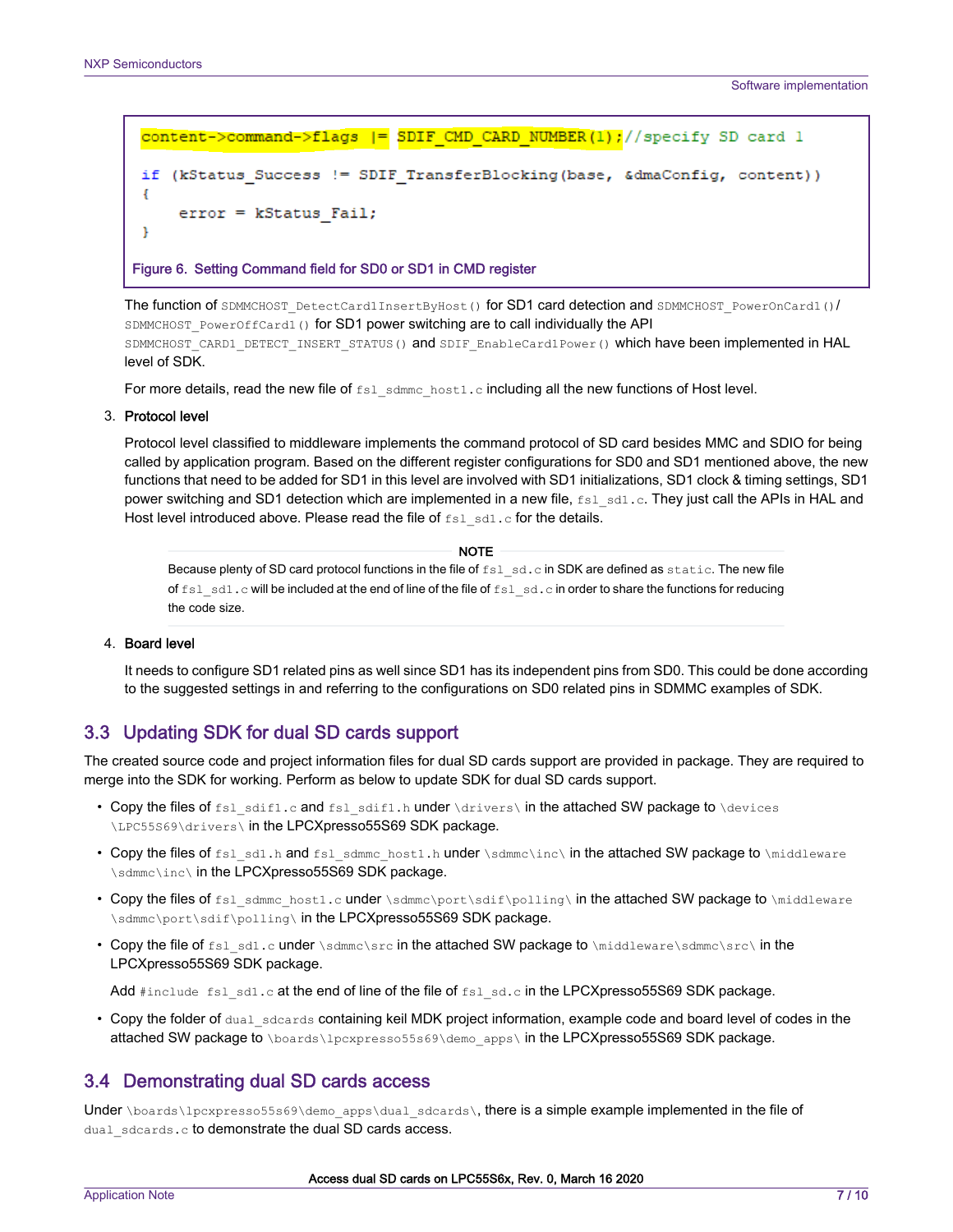In the example, after completing the basic configurations about system and peripheral of SDMMC, perform the following steps:

- 1. Keep detecting if one SD card (SD0) is inserted into the slot. Once detected, the card will be be powered on and initialized.
- 2. Print out some card information obtained in the initialization process.
- 3. Perform the same operations on the other SD card (SD1) on the other card slot. After both cards are initialized successfully, perform the access to SD0 card.
	- a. Write one block of data to it and read it out.
	- b. Compare if the data is consistent.
	- c. Write/read/compare multiple block of data.
	- d. If consistent, it indicates the access is successful. Or, it fails.
- 4. Perform the same access on SD1 card.
- 5. After setting up the hardware and software mentioned, open the project of dual sdcards.uvprojx under the path \boards \lpcxpresso55s69\demo\_apps\dual\_sdcards\cm33\_core0\mdk\ in SDK. After building, downloading and running the demo successfully, the log for dual SD cards access will be seen on the serial terminal, as shown in [Figure 7.](#page-8-0)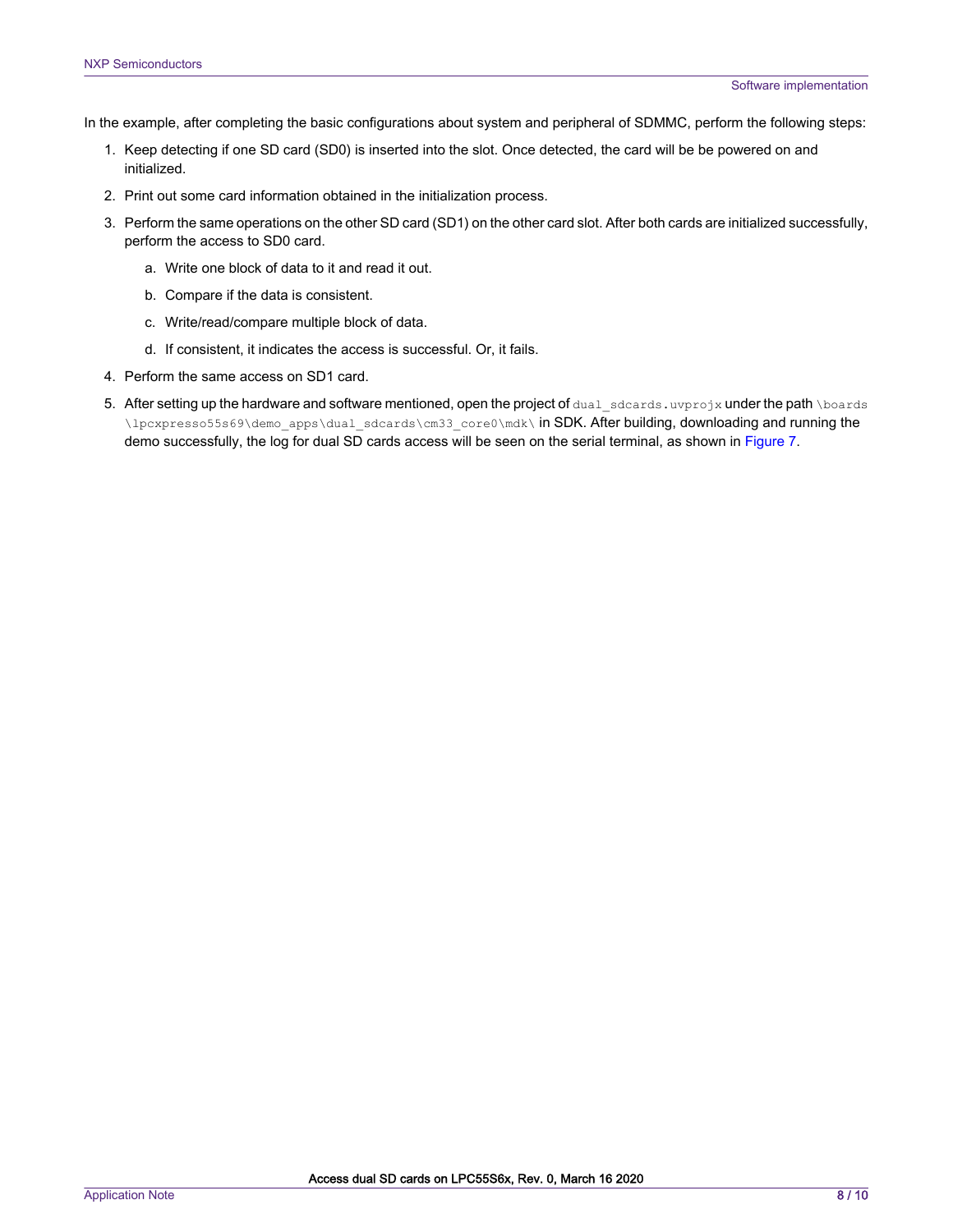<span id="page-8-0"></span>

| < Dual SD Cards Example (block polling mode) >                                                                                                                                                                                                   |  |
|--------------------------------------------------------------------------------------------------------------------------------------------------------------------------------------------------------------------------------------------------|--|
| Please insert 2 cards individually                                                                                                                                                                                                               |  |
| waiting card 0 inserted!                                                                                                                                                                                                                         |  |
| ===================Card 0 Information Log======================                                                                                                                                                                                  |  |
| Card size = block count: 3911680 * block size: 512 bytes (~2GB)                                                                                                                                                                                  |  |
| Working condition:                                                                                                                                                                                                                               |  |
| Voltage : 3.3V                                                                                                                                                                                                                                   |  |
| Timing mode: High Speed                                                                                                                                                                                                                          |  |
| Freq : 50000000 HZ                                                                                                                                                                                                                               |  |
| vaiting card 1 inserted!                                                                                                                                                                                                                         |  |
| ===============Card 1 Information Loq======================                                                                                                                                                                                      |  |
| Card size = block count: 30597120 * block size: 512 bytes (~15GB)                                                                                                                                                                                |  |
| Working condition:                                                                                                                                                                                                                               |  |
| Voltage : 3.3V                                                                                                                                                                                                                                   |  |
| Timing mode: High Speed                                                                                                                                                                                                                          |  |
| Freq : 50000000 HZ                                                                                                                                                                                                                               |  |
|                                                                                                                                                                                                                                                  |  |
| ndividually Read/Write/Erase both cards continuously until error occurs                                                                                                                                                                          |  |
|                                                                                                                                                                                                                                                  |  |
| Card 0 access starting firstly with block mode                                                                                                                                                                                                   |  |
| Write/read one data block<br>Compare the read/write content                                                                                                                                                                                      |  |
| The read/write content is consistent.<br>Write/read multiple data blocks                                                                                                                                                                         |  |
| Compare the read/write content                                                                                                                                                                                                                   |  |
| The read/write content is consistent.<br>Erase multiple data blocks                                                                                                                                                                              |  |
| Card 0 access OK!                                                                                                                                                                                                                                |  |
| Card 1 access starting with block mode                                                                                                                                                                                                           |  |
| Write/read one data block<br>Compare the read/write content<br>The read/write content is consistent.<br>Write/read multiple data blocks<br>Compare the read/write content<br>The read/write content is consistent.<br>Erase multiple data blocks |  |
| Card 1 access OK!                                                                                                                                                                                                                                |  |
| Input 'q' to quit read/write/erase process.<br>nput other char to read/write/erase data blocks again.                                                                                                                                            |  |
| Figure 7. Logging for dual SD cards access                                                                                                                                                                                                       |  |

# 4 Summary

This application note elaborates on a way to implement dual SD cards support with the same one SDMMC interface on LPC55S6x family. It is presented in the reference codes based on LPCXpresso55S69 SDK with middleware of SDMMC support in which only one SD card is supported. Corresponding to the SDK, LPCXPresso55S69 EVK board is used for the enablement, as the other SD card's pins are reserved for connecting easily.

- It introduces the SDMMC block and pin assignment for SD0 and SD1.
- It describes the software and hardware environment, especially hardware setup for the dual SD cards support.
- It explains how to add functions for the other SD cards support under the basic ideas, as one card has been supported in the SDK.
- It tells how to merge the software package into the SDK. Lastly, it shows the result with a simple example.